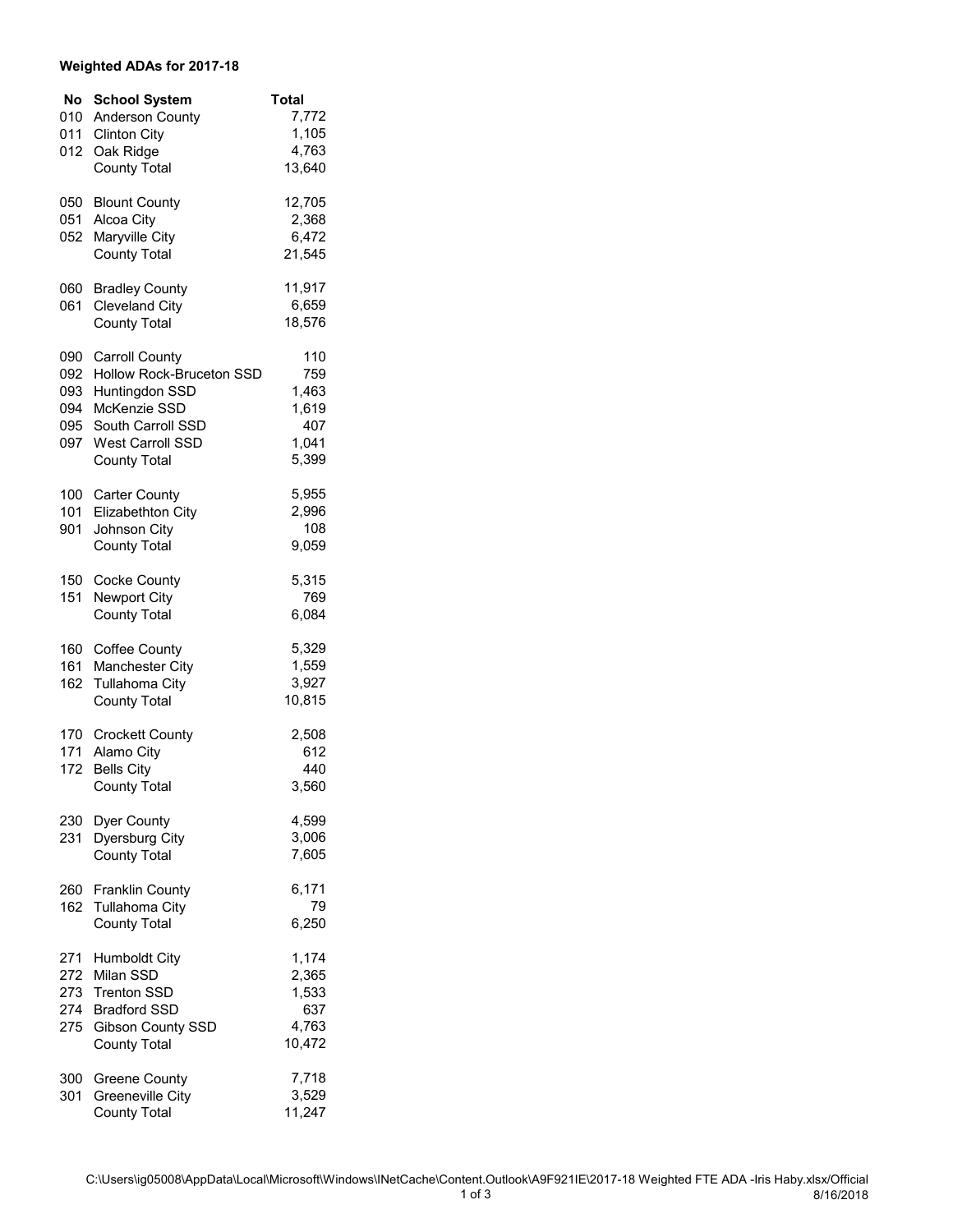## **Weighted ADAs for 2017-18**

| No         | <b>School System</b>                         | <b>Total</b>   |
|------------|----------------------------------------------|----------------|
| 370        | <b>Hawkins County</b>                        | 7,941          |
| 371        | Rogersville City                             | 738            |
| 822        | <b>Kingsport City</b>                        | 571            |
|            | <b>County Total</b>                          | 9,250          |
|            |                                              |                |
| 390        | <b>Henderson County</b>                      | 4,660          |
| 391        | Lexington City                               | 930            |
|            | <b>County Total</b>                          | 5,590          |
|            |                                              |                |
| 400        | <b>Henry County</b>                          | 3,645          |
| 401        | Paris SSD                                    | 1,835          |
|            | <b>County Total</b>                          | 5,480          |
| 520        | <b>Lincoln County</b>                        | 4,457          |
| 521        | <b>Fayetteville City</b>                     | 1,630          |
|            | <b>County Total</b>                          | 6,087          |
|            |                                              |                |
| 530        | Loudon County                                | 5,677          |
| 531        | Lenoir City                                  | 2,742          |
|            | <b>County Total</b>                          | 8,419          |
|            |                                              |                |
| 540        | <b>McMinn County</b>                         | 6,717          |
| 541        | <b>Athens City</b>                           | 1,849          |
| 542        | Etowah City                                  | 439            |
|            | <b>County Total</b>                          | 9,005          |
| 580        | <b>Marion County</b>                         | 4,746          |
| 581        | <b>Richard City</b>                          | 305            |
|            | <b>County Total</b>                          | 5,051          |
|            |                                              |                |
| 620        | Monroe County                                | 5,903          |
| 621        | Sweetwater City                              | 1,670          |
|            | <b>County Total</b>                          | 7,573          |
|            |                                              |                |
| 660        | <b>Obion County</b>                          | 3,905          |
| 661        | <b>Union City</b>                            | 1,959          |
|            | <b>County Total</b>                          | 5,864          |
|            |                                              |                |
| 720        | Rhea County                                  | 5,085          |
| 721        | Dayton City                                  | 964            |
|            | <b>County Total</b>                          | 6,049          |
|            | 730 Roane County                             | 7,819          |
|            | 012 Oak Ridge                                | 537            |
|            | <b>County Total</b>                          | 8,356          |
|            |                                              |                |
|            | 750 Rutherford County                        | 54,687         |
| 751        | Murfreesboro City                            | 9,676          |
| 0          | <b>County Total</b>                          | 64,363         |
|            |                                              |                |
| 760<br>761 | Scott County<br>Oneida SSD                   | 3,370<br>1,469 |
|            |                                              |                |
| 0          | <b>County Total</b>                          | 4,839          |
| 792        | <b>Shelby County</b>                         | 135,366        |
| 793        | Arlington Community                          | 5,643          |
| 794        | <b>Bartlett City</b>                         | 10,795         |
| 795        | <b>Collierville Schools</b>                  | 10,348         |
|            | 796 Germantown Municipal                     | 7,250          |
| 797        | <b>Lakeland Schools</b>                      | 1,882          |
| 798        | Millington Municipal                         | 3,048          |
|            | <b>County Total</b>                          | 174,332        |
|            | C:\Users\ig05008\AppData\Local\Microsoft\Wir |                |

C:\Users\ig05008\AppData\Local\Microsoft\Windows\INetCache\Content.Outlook\A9F921IE\2017-18 Weighted FTE ADA -Iris Haby.xlsx/Official 8/16/2018